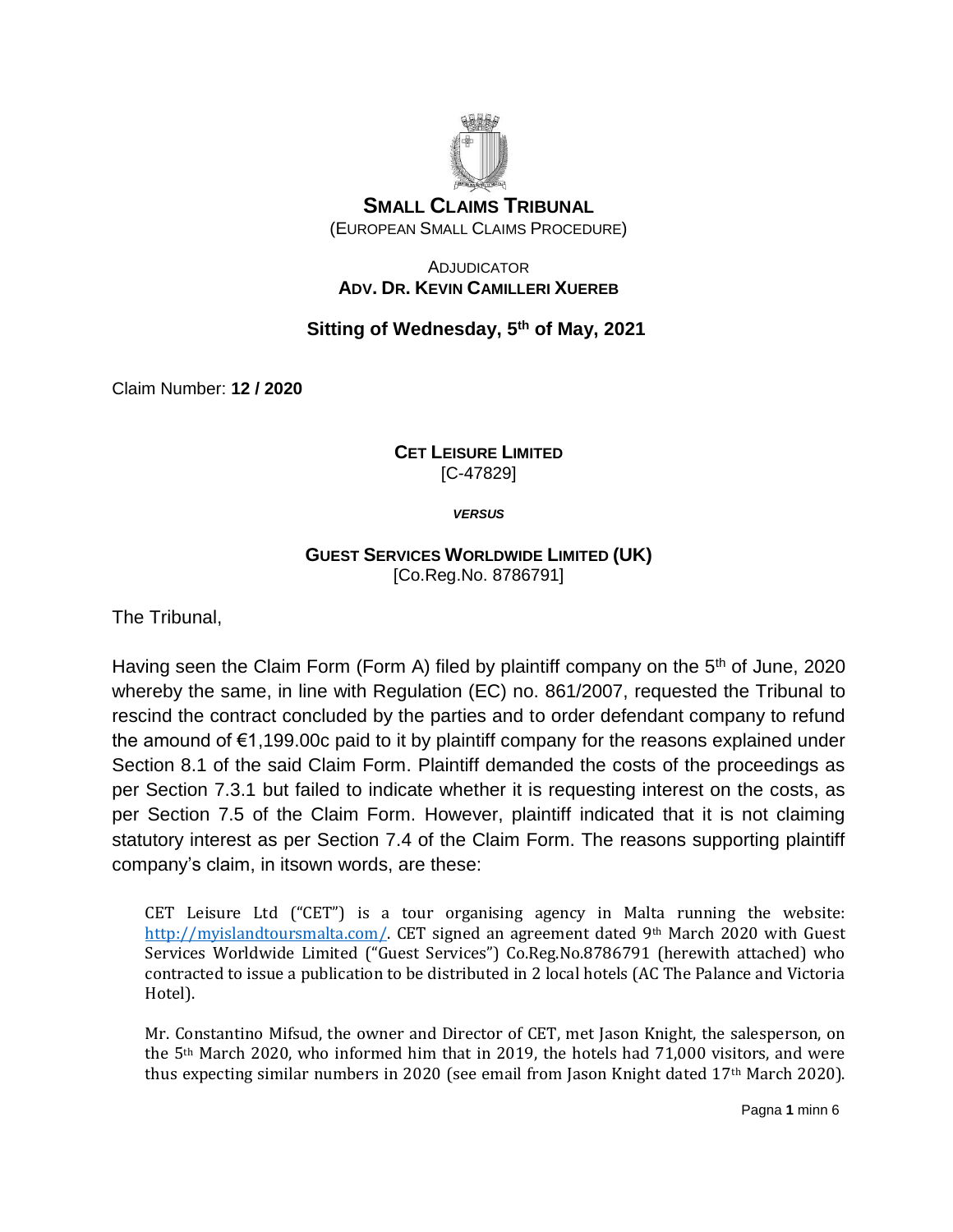Mr Mifsud was told to confirm his acceptance to be included in the publication by latest  $6<sup>th</sup>$ March 2020, which the client confirmed.

On the 7th March 2020, Malta had its first COVID-19 patient. Gradually, the government started taking measures in view of the global pandemic, which included a travel ban on all incoming commercial flighs to Malta – which at the time of writing is still in force. This ban has effectively ceased all operations in the tourism and hospitality sector, including that of CET.

CET immediately reached out to the company to seek cancellation and refund, given that the very purpose of the contract could not be achieved. The contract was based on forecasts based on the 2019 number of visitors (71,000) to the hotels. CET appreciates that numbers may fluctuate, but the current situation has brought the entire industry at a standstill which means that the underlying obligation of the agreement cannot be attained in the foreseeable future.

The company refused to cancel the agreement, insisting that the publication is still going to happen, when the pandemic ends. In the last correspondence received on the 15 April 2020, Ash Wolf stated that "[…] *the pandemic will end. This, we have every indication that it should be in the coming weeks and a clearer picture will emerge hopefully in May and we will be able to update clients further"* – respectfully, to date not only the pandemic is still ongoing, but CET received no further update or information from Guest Services.

Guest Services keep stating that once the maps are delivered, the term will extend. However, the object of the contract was not for a printing deliverable. If that would have been the case, CET could have easily engaged a printing press to do the job. The object of the contract at the time of its conclusion was for a publication to be distributed in two hotels, which are operating in normal market conditions (as shown on page 1 of the contract).

Tourism may take years to recover from this pandemic. Even if flights resume or hotels re-open, we do not know if people would be willing to travel in the immediate future. CET, which is a small operation of only two people, has currently no revenues, and the stance taken by this company in refusing to cancel the contract and refund the money is adding pressure to an already difficult situation. It is unreasonable to hold on to consideration paid for a service for an indeterminate arount of time, without any prospect of it ever attaining the intended purpose.

Without prejudice to the above, the contract includes a number of unfair terms, by stating that it may not be non-cancelled, attributing all discretion to the company in respect of cancellation but none to my client, and even stating that time is not of the essence for the company to satisfy its obligation for publication. This was a standard form agreement, where CET had no option to negotiate its terms.

For the above reason, CET is asking the Tribunal to rescind the contract and order Guest Services to refund the amount paid, including legal costs.

Duly notified with the relative acts of the proceedings, the defendant company filed its response (Form C) in terms of Article 5(3) and/or 5(6) of Regulation (EC) no. 861/2007, wherein it explained as follows: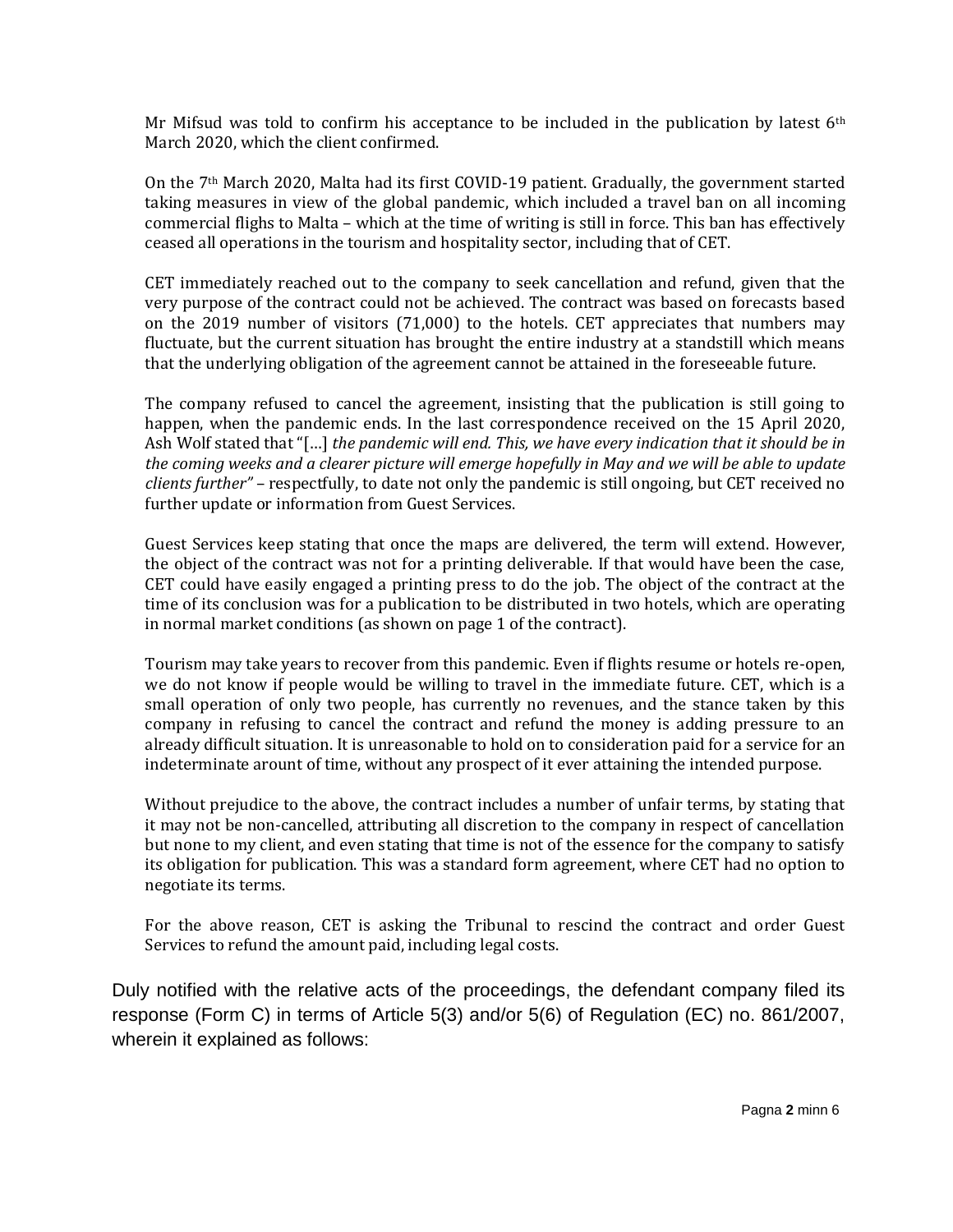- A contract was entered into by the claimant on the 9th March 2020 to feature within a map publication to be produced for both the Palace and the Victoria Hotels in Malta. Please refer to Exhibit 1.
- The sum for the advertising in both properties amounted to  $\epsilon$ 1199 including an artwork charge of €199.
- The publication was expected to be produced within 16 weeks of the date of signature (commencement date) as per term 2.2 of the agreement.
- Notwithstanding the above, as per term 6.6 of the agreement, the company has 12 months from the expected publication  $(29<sup>th</sup>)$  June 2020) due to any reasons outside the companies control to publish the product.
- Please also refer to term 4.2.4 of the agreement.
- Due to the Covid-19 outbreak the company is relying on the terms 2.2, 6.6, 4.2.4 and as such the contract has not been breached.
- Since the initiation of the contract on the 9<sup>th</sup> March 2020, payment was made after the meeting with the representative on that date along with a subsequent Deal Check procedure on the  $11<sup>th</sup>$  March 2020. The full payment was made via Bank Trasnfer and received by the defendant on 16th March 2020.
- On the 13th March the production department emailed the claimant requesting artwork via a Welcome Email which was responded to with a request to see example adverts. Please refer to Exhibit 2.
- $\bullet$  On the 16<sup>th</sup> March the claimant contacted the representative with concerns over Covid-19 and what our response would be due to the reduction in Tourism. The representative confirmed to the claimant on the 17th of March 2020 that the company would be extending the advertising term as a gesture of good will to cover any loss of potential clientele. However, the claimant did not approve of the reply and the file was passed to Customer Services. Please refer to Exhibit 3.
- The claimant makes reference to a number of maps to be printed. To confirm, the contractual obligation is to feature the claimants business within the maps produced for the Palace and Victoria hotels for a period of 12 months as stipulated in the agreement, not until a specific number of products have been utilized during the term.
- The claimant had emailed Alex Dovey, Michael Holmes and Ash World in relation to cancelling the agreement. The claimant was advised on numerous occasions that the agreement was not subject to cancallation, that we would be extending the term and that the initial term before any extension would not commence until publication arrived on property. Please refer to Exhibit 4.
- The claimant has not supplied any artwork despite numerous requests by our artwork team and subsequently the artwork has been created in accordance with term 1.5 of the agreement. The claimant has had the proof of the advert sent via email and approval or amendement has not been forthcoming. Please refer to Exhibit 5.
- The hotel was approved the publication to fo to print and on the date of the  $10<sup>th</sup>$  July we have emailed the claimant stipulating the artwork will be going to print in its current form unless any amendements were received within a set period of time as the publication is imminently going to press. We received a read receipt confirming that the claimant received and read the email by our production team. Please refer to Exhibit 6.
- Paul Carney called the claimant on their mobile to offer a final opportunity for the claimant to amend their artwork before the publication is printed. The claimant advised that the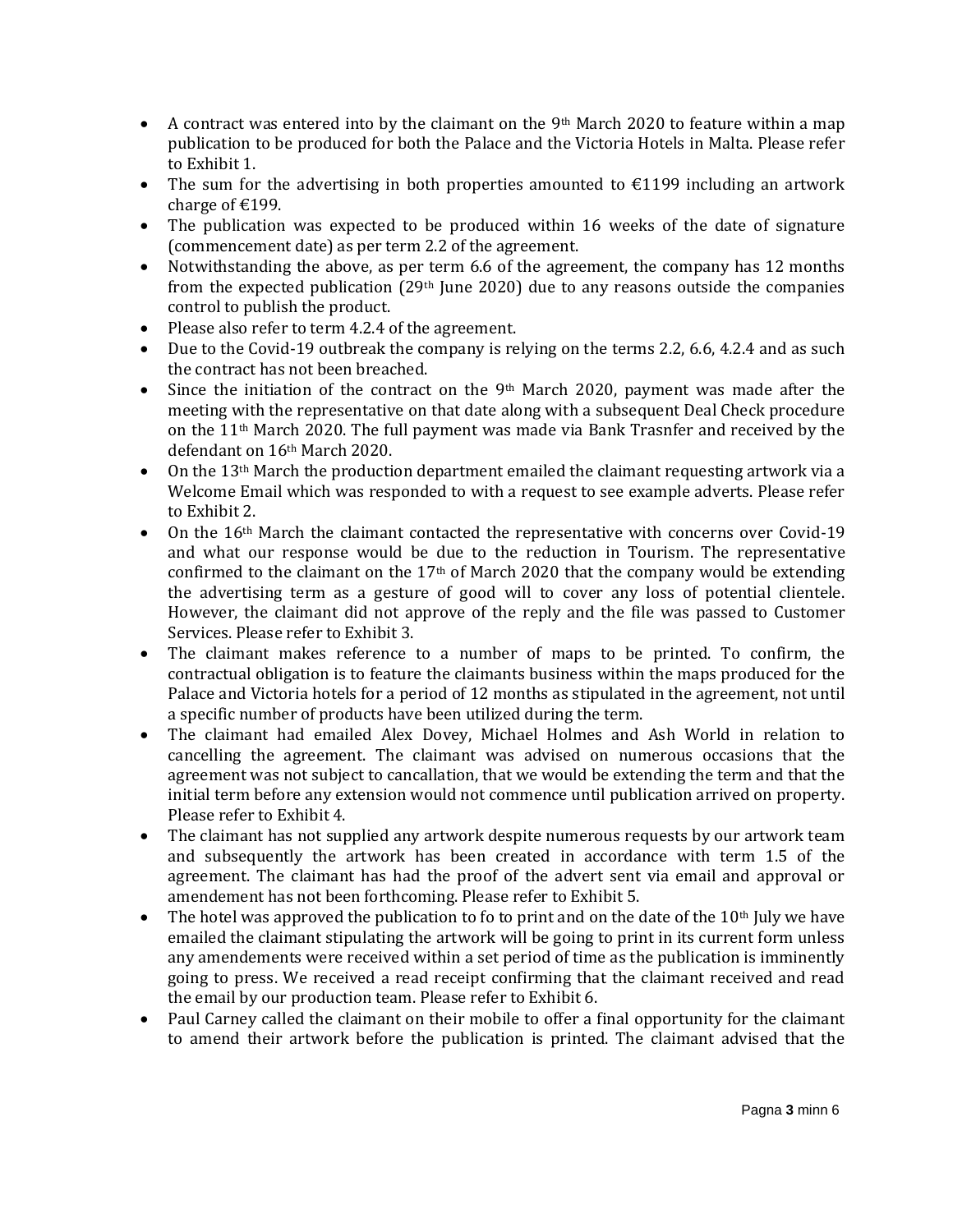address on the advert we had produced was incorrect and advised us to check their website for the new address.

 The claimants amended artwork with his updated address has been sent. We have asked them to confirm that the updated address is correct, no response has been received. Please refer to Exhibit 7.

#### **To conclude**

The global pandemic of Covid 9 is a very unfortunate situation that has affected us all. In this particular case as with all our clients we cannot cancel an agreement due to the pandemic. We sympathize with the claimant and have agreed to extend the term of the agreement as a good will gesture along with all the current sponsors of the publication. We have addressed the concerns of the claimant, but we cannot cancel the business to business contract signed as we are in a position to fulfil all obligations under the same. The hotel has approved the maps and are looking forward to receiving them and issuing them to guests. AS no contractual terms have been breached, it is our requested that the claimant claims be dismissed.

## The Tribunal;

Took cognizance of all the acts and documents relating to the case and having noted that both the plaintiff (*vide* section 9.1 of Form A at fol. 6) and also the defendant (*vide* section 3 of Form C at fol. 29) required no oral hearing in the present proceedings.

The Tribunal considers:

The facts of this case are, in short, as follows: Plaintiff company, a Maltese company whose business involves organising tours for tourists, contracted defendant company around the beginning on March, 2020 to include it in a publication which was to be distributed in two local hotels, after having been informed by it that the hotels in question had had 71,000 visitors in 2019 and were expecting similar numbers in 2020. The day after plaintiff company confirmed its desire to be included in this publication, that is, on the 7th of March, 2020, Malta discovered its first Covid-19 patient, which led to the incremental introduction of measures aimed at curbing the spread of the infectious disease which eventually included a travel ban and the closure of the airport. This led plaintiff company to seek the cancellation of the contract and request a refund of the €1,199 fee it had already paid, claiming that it was clear that due to the effects of the pandemic on tourism the object of the contract could not be fulfilled. Defendant company refused this request, claiming that cancellation was neither allowed by the contract nor necessary, since it would be extending the advertising term to cover any loss of potential clientele. No solution or compromise was ever found by the parties, which led plaintiff company to file the current proceedings.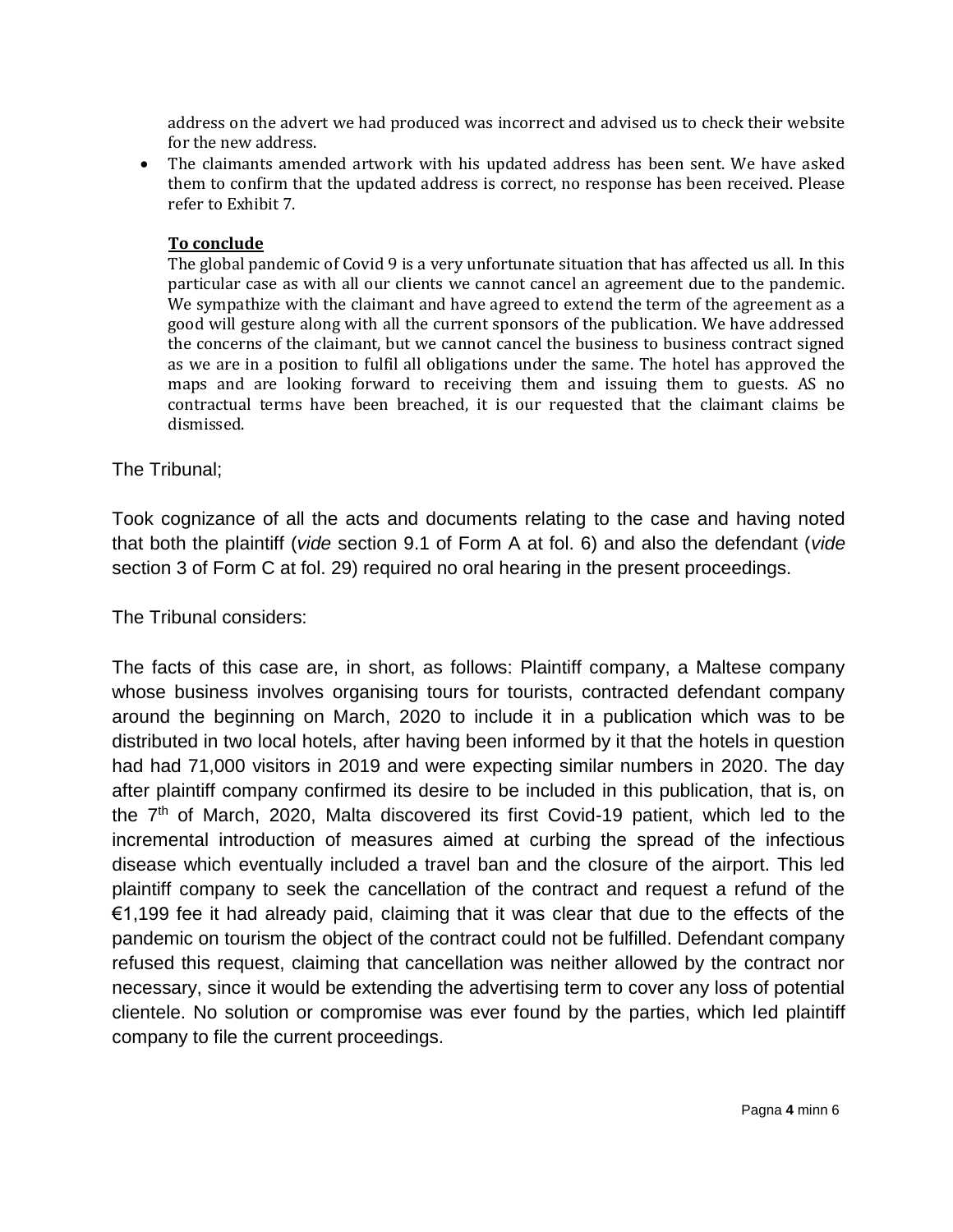The Tribunal observes that its competence – considered to be a "*presupposto*  processuale" – is a matter which may be raised ex officio by the Tribunal itself.<sup>1</sup> It is indisputable that the competence with which this Tribunal is vested is strictly limited, and this by means of Article 3 of Chapter 380 of the Laws of Malta. The same article expressly states that this Tribunal is only competent to determine money claims.

In the present case, plaintiff company is seeking to rescind a contract that it entered into with defendant company, arguing that due to the current pandemic (Coronavirus Covid-19) there is no reasonable prospect of the contract ever attaining the intended purpose and that in any case the contract includes a number of unfair terms and was a standard form agreement.

The Tribunal is aware that Section 7 of the Application Form provides that a claim made under the European Small Claims Procedure does not necessarily need to be a money claim. However, as stated above, the law which establishes this Tribunal restricts its adjudicating authority and its intrinsic competence solely to money claims and makes no exception to this limitation. Moreover, in line with Art. 19 of Regulation (EC) no. 861/2007, "*Subject to the provisions of this Regulation, the European Small Claims Procedure shall be governed by the procedural law of the Member State in which the procedure is conducted*." This signifies that the procedural rules and principles applicable to this case are those found under Maltese domestic law since Malta is "*the Member State in which the procedure is conducted*."<sup>2</sup>

Under Maltese law, demands such as those made by plaintiff company may only be determined by the ordinary courts, and certainly not by this Tribunal. It is this Tribunal's considered opinion that in order for non-monetary claims to be determined by this Tribunal, legislative intervention is required in order to create an exception to the limitation imposed upon this Tribunal by the legislator by means of Article 3 of Chapter 380 of the Laws of Malta. Without such intervention, it cannot determine plaintiff's company demands, since by doing so it would clearly be usurping the role of the legislator. As stated in the local judgment *in re* **Neg. John Coleiro ne v. Onor. Dr. Giorgio Borg Olivier ne et** (First Hall, Civil Court, 22 ta' Gunju, 1957), "*Il giudice deve applicare la disposizione quand'anche gli sembrasse ingiusta. "Dura sed lex". Il giudice è istituito per giudicare secondo la legge. Permettere al giudice di non applicare la legge quando la trova iniqua sarebbe sostituirla colla coscienza del giudice e sostituire l'arbitrio* 

 $\overline{\phantom{a}}$ <sup>1</sup> See on this matter *in re* **Jaqueline Rasenberg v. AM Language Studio** (European Small Claims Procedure, 11<sup>th</sup> June, 2020).

<sup>2</sup> See on this particular point *in re* (**Ivan Blazek v. Personal Exchange International Ltd** (European Small Claims Procedure, 21<sup>st</sup> March, 2018).